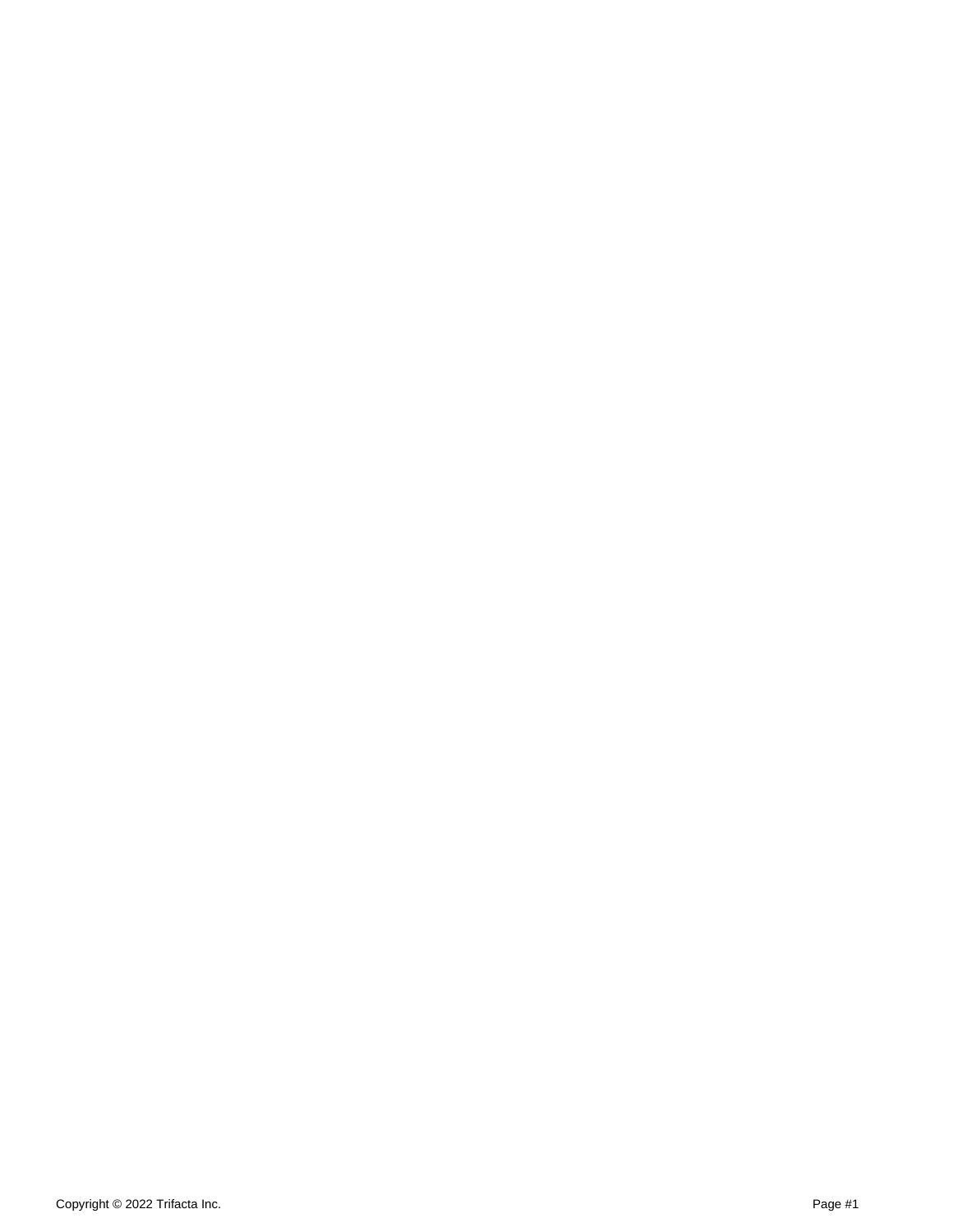# **Enable Spark Job Overrides**

## **Contents:**

- [Limitations](#page-1-0)
- [Default Overrides](#page-1-1)
- [Enable](#page-2-0)
- [Configure Available Parameters to Override](#page-3-0)
- [Apply Overrides](#page-3-1)
	- [For scheduled jobs](#page-4-0)
	- [Via API](#page-4-1)

By default, the Trifacta® Self-Managed Enterprise Edition applies configuration to Spark at the global level. All jobs submitted to the connected instance of Spark utilize the same set of Spark properties and settings. As needed, the set of properties can be modified by administrators through the Admin console.

Optionally, flow owners can configure overrides to the default Spark properties at the output object level.

- Overrides are defined as part of the output object. When you configure these values, they are applied each time that the output object is used to generate a set of results.
- These overrides can be applied to ad-hoc or scheduled jobs.

**User-specific Spark overrides:** If you have enabled user-specific overrides for Spark jobs, those settings take precedence over the settings that are applied through this feature. For more information, see [Configure User-Specific Props for Cluster Jobs](https://docs.trifacta.com/display/r076/Configure+User-Specific+Props+for+Cluster+Jobs).

### <span id="page-1-0"></span>Limitations

**This feature allows administrators to enable the passthrough of properties to Spark, and users can submit any value of an enabled property. Please be careful in choosing the properties that you enable for users to override.**

#### **Property validation:**

- You can enable properties that are destructive.
- Property names of whitelisted properties:
	- No validation of property names is provided by the Trifacta application.
	- No check is performed on property names. Invalid property names are ignored.
- Property values:
	- Property values are not compared against the operating environment. For example, a user can input 1000 for the number of spark.executor.cores, which causes job failures.
	- Property values are validated against expected type.

## <span id="page-1-1"></span>Default Overrides

When this feature is enabled, the following properties are available for users to override at job execution time with their preferred values.

**NOTE:** These properties are always available for override when the feature is enabled.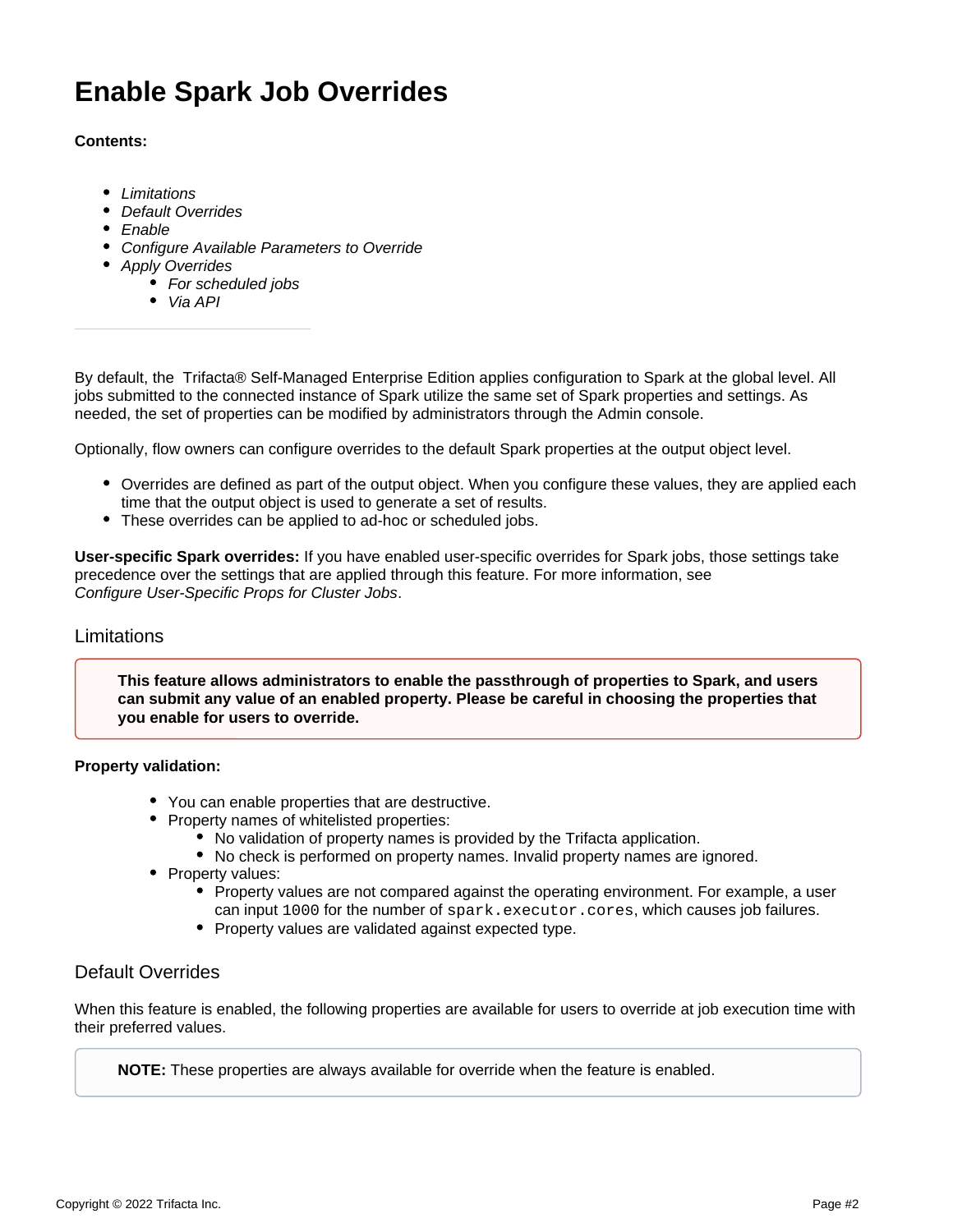| <b>Spark</b><br>parameter                              | <b>Description</b>                                                                                                                                                                                                                                                                                                                                                                     |
|--------------------------------------------------------|----------------------------------------------------------------------------------------------------------------------------------------------------------------------------------------------------------------------------------------------------------------------------------------------------------------------------------------------------------------------------------------|
| spark.driver.<br>memory                                | Amount of RAM in GB on each Spark node that is made available for the Spark drivers.                                                                                                                                                                                                                                                                                                   |
| spark.<br>executor.<br>memory                          | Amount of RAM in GB on each Spark node that is made available for the Spark executors.                                                                                                                                                                                                                                                                                                 |
| spark.<br>executor.<br>cores                           | Number of cores on each Spark executor that is made available to Spark.                                                                                                                                                                                                                                                                                                                |
| transformer.<br>dataframe.<br>checkpoint.<br>threshold | When checkpointing is enabled, the Spark DAG is checkpointed when the approximate number of expressions in this<br>parameter has been added to the DAG. Checkpointing assists in managing the volume of work that is processed through<br>Spark at one time; by checkpointing after a set of steps, the Trifacta platform can reduce the chances of execution errors for<br>your jobs. |
|                                                        | By raising this number:<br>• You increase the upper limit of steps between checkpoints.<br>• You may reduce processing time.<br>It may result in a higher number of job failures.                                                                                                                                                                                                      |

#### **Spark jobs on Azure Databricks:**

For Spark jobs executed on Azure Databricks, only the following default override parameters are supported:

| Spark parameter                                         | <b>Description</b> |
|---------------------------------------------------------|--------------------|
| transformer.dataframe.checkpoint.threshold   See above. |                    |

During Spark job execution on Azure Databricks:

**Whenever overrides are applied to an Azure Databricks cluster, the overrides must be applied at the time of cluster creation. As a result, a new Azure Databricks cluster is spun up for the job execution, which may cause the following:**

- **Delay in job execution as the cluster is spun up.**
- **Increased usage and costs**
- **After a new Azure Databricks cluster has been created using updated Spark properties for the job, any existing clusters complete executing any in-progress jobs and gracefully terminate based on the idle timeout setting for Azure Databricks clusters.**
- You cannot apply overrides to the Spark dynamic allocation settings on Azure Databricks, including the following parameters. At job execution time, these parameters are discarded, even if they have been added to the whitelisted properties:
	- spark.dynamicAllocation.enabled
	- spark.shuffle.service.enabled
	- spark.executor.instances

For more details on setting these parameters, see [Tune Cluster Performance](https://docs.trifacta.com/display/r076/Tune+Cluster+Performance).

## <span id="page-2-0"></span>Enable

Workspace administrators can enable Spark job overrides.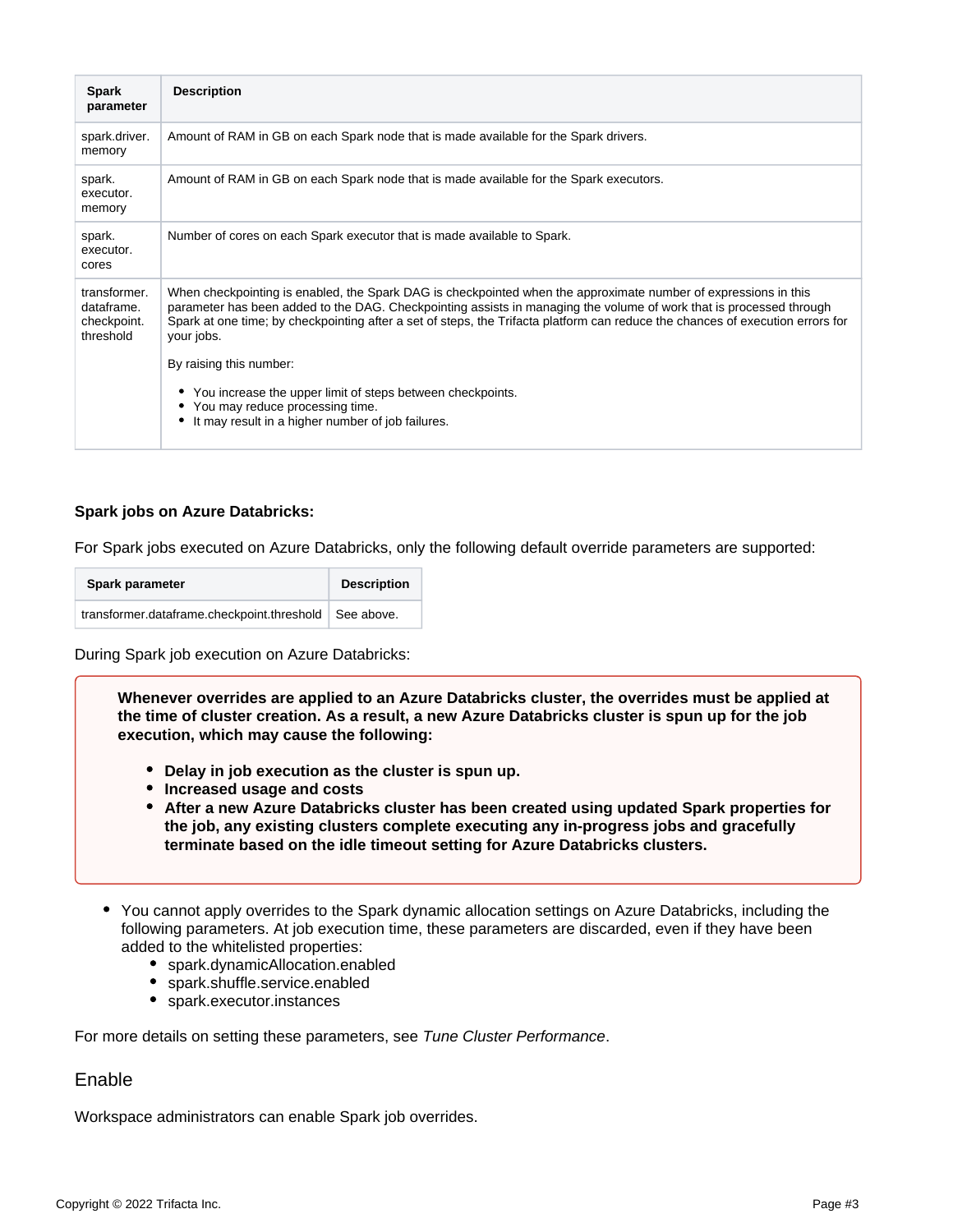### **Steps:**

- 1. Login to the application as a workspace administrator.
- 2. You apply this change through the [Workspace Settings Page](https://docs.trifacta.com/display/r076/Workspace+Settings+Page). For more information, see [Platform Configuration Methods](https://docs.trifacta.com/display/r076/Platform+Configuration+Methods).
- 3. Locate the following parameter:

Enable Custom Spark Options Feature

4. Set this parameter to Enabled.

## <span id="page-3-0"></span>Configure Available Parameters to Override

After enabling the feature, workspace administrators can define the Spark properties that are available for override.

#### **Steps:**

- 1. Login to the application as a workspace administrator.
- 2. You apply this change through the [Workspace Settings Page](https://docs.trifacta.com/display/r076/Workspace+Settings+Page). For more information, see [Platform Configuration Methods](https://docs.trifacta.com/display/r076/Platform+Configuration+Methods).
- 3. Locate the following parameter:

Spark Whitelist Properties

4. Enter a comma-separated list of Spark properties. For example, the entry for adding the following two properties looks like the following:

spark.driver.extraJavaOptions,spark.executor.extraJavaOptions

- 5. Save your changes.
- 6. After saving, please reload the page for the feature to be enabled.
- 7. When users configure ad-hoc or scheduled Spark jobs, the above properties are now available for overriding, in addition to the default override properties.

# <span id="page-3-1"></span>Apply Overrides

Overrides are applied to output objects associated with a flow.

# **Run Job page**

When you configure an on-demand job to run:

- 1. Select the output object in the flow. Then, click **Run Job**.
- 2. In the Run Job page, select **Spark** for the Running Environment.
- 3. Click the Advanced environment options caret.
- 4. The Spark Execution Properties are available for override.

**NOTE:** No validation of the property values is performed against possible values or the connected running environment.